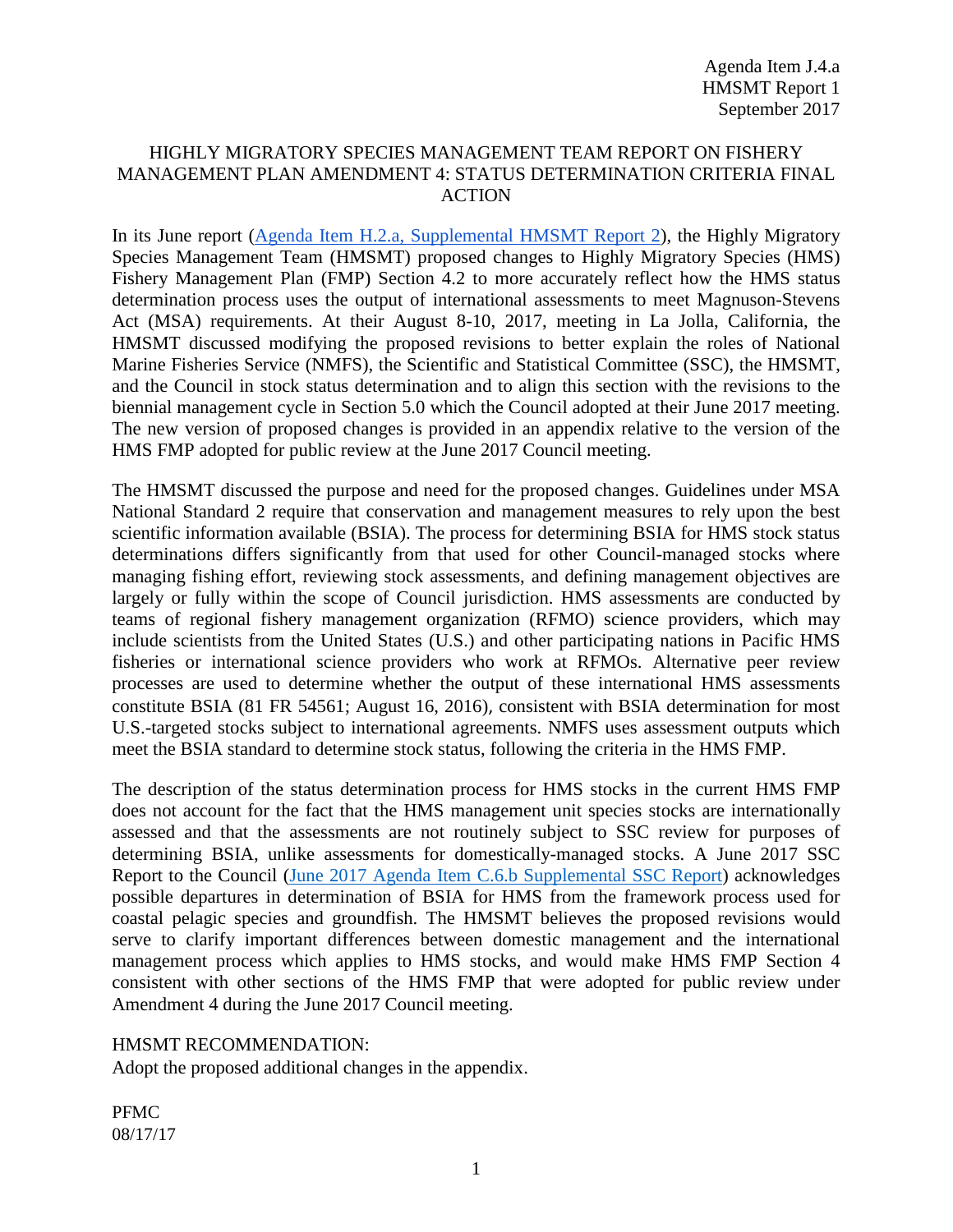## APPENDIX: Proposed Additional Changes under HMS FMP Amendment 4

# 4.0 Preventing Overfishing and Achieving Optimum Yield

…

## 4.2 Maximum Sustainable Yield

Because MSY is a long-term average, it need not be estimated annually, but it must be based on the best scientific information available, and should be re-estimated as required by changes in long-term environmental or ecological conditions, fishery technological characteristics, or new scientific information.

As part of the biennial process (see Chapter 5) the HMSMT will review recent stock assessments or other information as described below and submit a draft SAFE document for review at the JuneSeptember Council meeting containing MSY estimates, noting if they are a change from the current value. The SSC willmay review these estimates and make a recommendationrecommendations to the Council on their suitability for application in management decisions. Based on this advice, the Council may recommend a revision revisions to a current MSY estimateestimates to NMFS.

MSY is estimated based on the amount of information available about the stock. MSY is specified as an absolute quantity, either in weight or number of fish. For management purposes the estimate of MSY by itself is less relevant than the reference points,  $F_{MSY}$  and  $B_{MSY}$ , that may be derived from it. However, for many HMS, a deterministic estimate of MSY may not be possible. In these cases proxy values for MSY-based reference points may be used. These MSY related reference points may be specified in various ways, for example relative to a stock depletion level (biomass relative to unfished biomass) or spawning potential ratio (the spawning potential per recruit referenced to the unfished level).

The following categories showdescribes the relationship between available information and the estimation of MSY:

Category 1,For regularly assessed stocks: A plausible estimate of MSY (and other MSY-based reference points) or their proxies may be determined from the assessment. He the event that the Council determines,Because HMS assessments are generally conducted by working groups outside of the Council process, selections for status determinations may be based on what the science providers (e.g. ISC working groups, IATTC staff, SPC staff) provide in their reports. Based on advice from the SSC, that MSY estimates derived from an assessment are not suitable for management, the Council may recommend changes in the way that MSY is estimated in the assessment. Because HMS assessments are generally conducted by working groups outside of the Council process, and such recommendations would be forwarded to the RFMO conducting or sponsoring the stock assessment through the U.S. delegation for consideration when conducting future assessments. In that event the Council could recommend to retain any current MSY estimate in the FMP or regulations, or propose an alternate estimate.

Category 2,For unassessed stocks with catch history and additional information on relative abundance or stock productivity: The HMSMT compilesmay compile the best available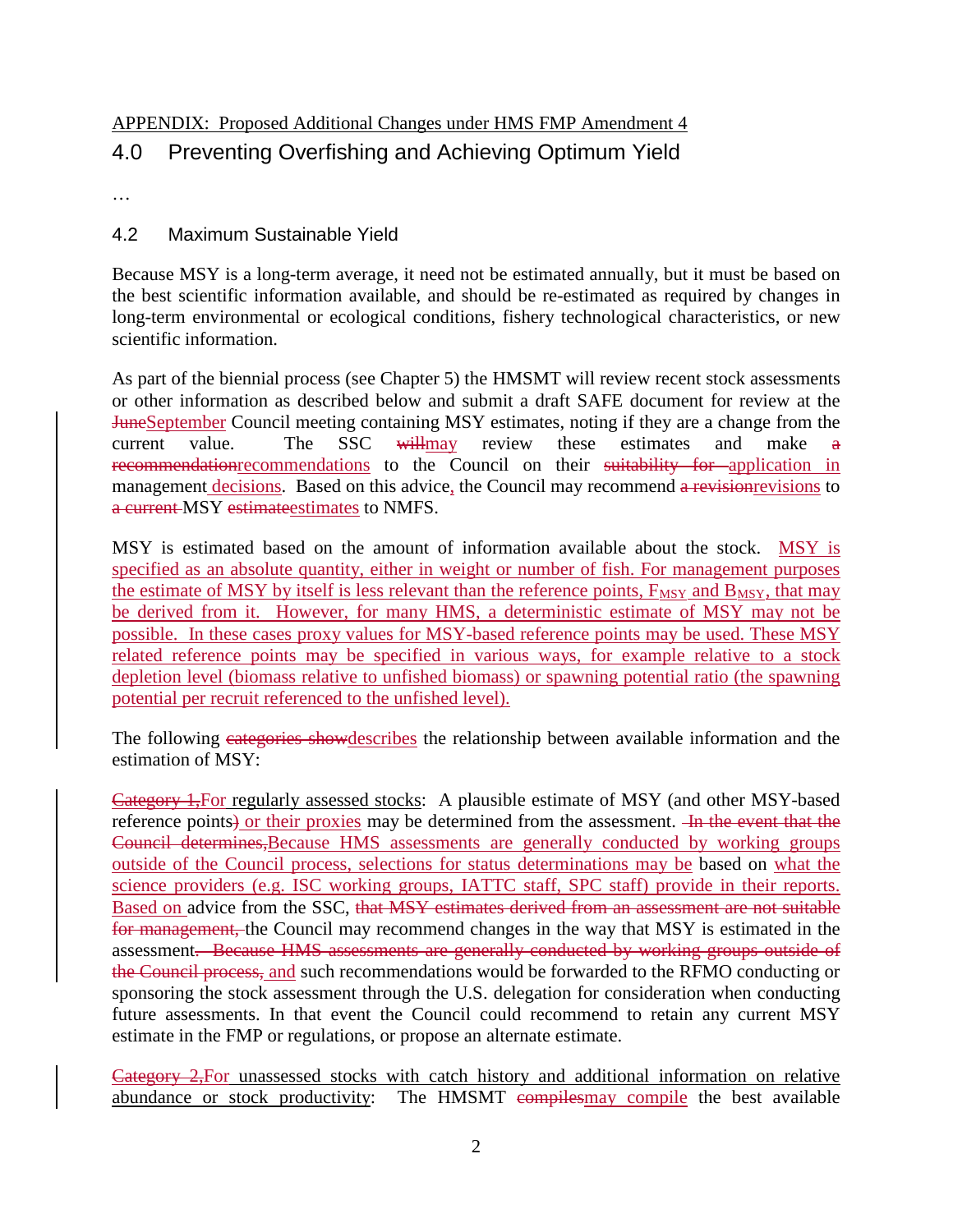stockwide catch data, or if not available, regional catch data and all additional information on a stock's productivity including relative abundance or catch/ and effort data if available. When a status determination is deemed necessary, the Council may recommend MSY or proxy estimates will be developed for NMFS to use in making those determinations, based on the catch time series and additional information. The relative impact of U.S. west coast fisheries may help to inform decisions on selecting appropriate reference points.

Category 3,For unassessed stocks with catch history but lacking further information on relative stock abundance or productivity: The HMSMT compilesmay compile the best available stockwide catch data, or if not available, regional catch data. AWhen a status determination is deemed necessary, the Council may recommend MSY or proxy estimates based on a catch-based method such as the Depletion Corrected Average Catch (DCAC), Depletion Based Stock Reduction Analysis (DB-SRA), or in the case of a relatively stable catch history without indications of stock depletion, an average of selected catch levels-may be chosen to represent a proxy MSY.

No matter the method used to estimate MSY or select a proxy, the relative impact of U.S. west coast fisheries may help to inform NMFS's decision to make a status determination.

…

#### 4.4 Assessment of Stock Status

National Standard 2 requires using the best scientific information available in managing MUS. management. This requires periodic updating of stock status for comparing against status determination criteria. Stock status will be reported in Stock Assessment and Fishery Evaluation (SAFE) reports (Section 4.6). In the case of species under international management, the Council should recommend adopted SDCs as limit reference points to be considered by the appropriate RFMO (see also Section 2.1).

The methods for determining SDCs (described below) imply an ability to determine the level of biomass relative to its unfished level  $(B<sub>0</sub>)$  and (at least conceptually) relative to B<sub>MSY</sub>, and to determine the level of mortality (F) relative to some target level like F<sub>MSY</sub>. This may be possible only for Category I stocks. For Category II stocksThis may be possible only for certain assessed stocks, depending on the amount of information available for stock assessments (see Section 4.2 regarding information available for assessments and determining MSY). When a stock assessment has not been completed, the relative biomass level could be estimated by the decline in catch rate (CPUE) or, with sufficient information on stock and recruitment, by percent spawning potential ratio (SPR), or proxies based on SPR, e.g., B<sub>50%</sub> or F<sub>50%</sub>. For Category III stocksIn these cases, it may be necessary to use proxy values to compute SDCs. For data-poor stocks, MSY or OY estimates based on catch history alone may be the only information available for management, and the F/F<sub>MSY</sub> and B/B<sub>MSY</sub> ratios must be derived from those estimates. In these cases, it may be necessary to use proxy values could be based on average stock-wide catch over an appropriate time period. F<sub>MSY</sub> and B<sub>MSY</sub> proxies can be scaled as fractions of B<sub>0</sub> or multiples of M, respectively, e.g.,  $B_{MSY}=0.5B_0$  or  $F_{MSY}=1.0M$ .

Both MSY and OY refer to a species' sustainable catch, stock-wide. For some species there is no